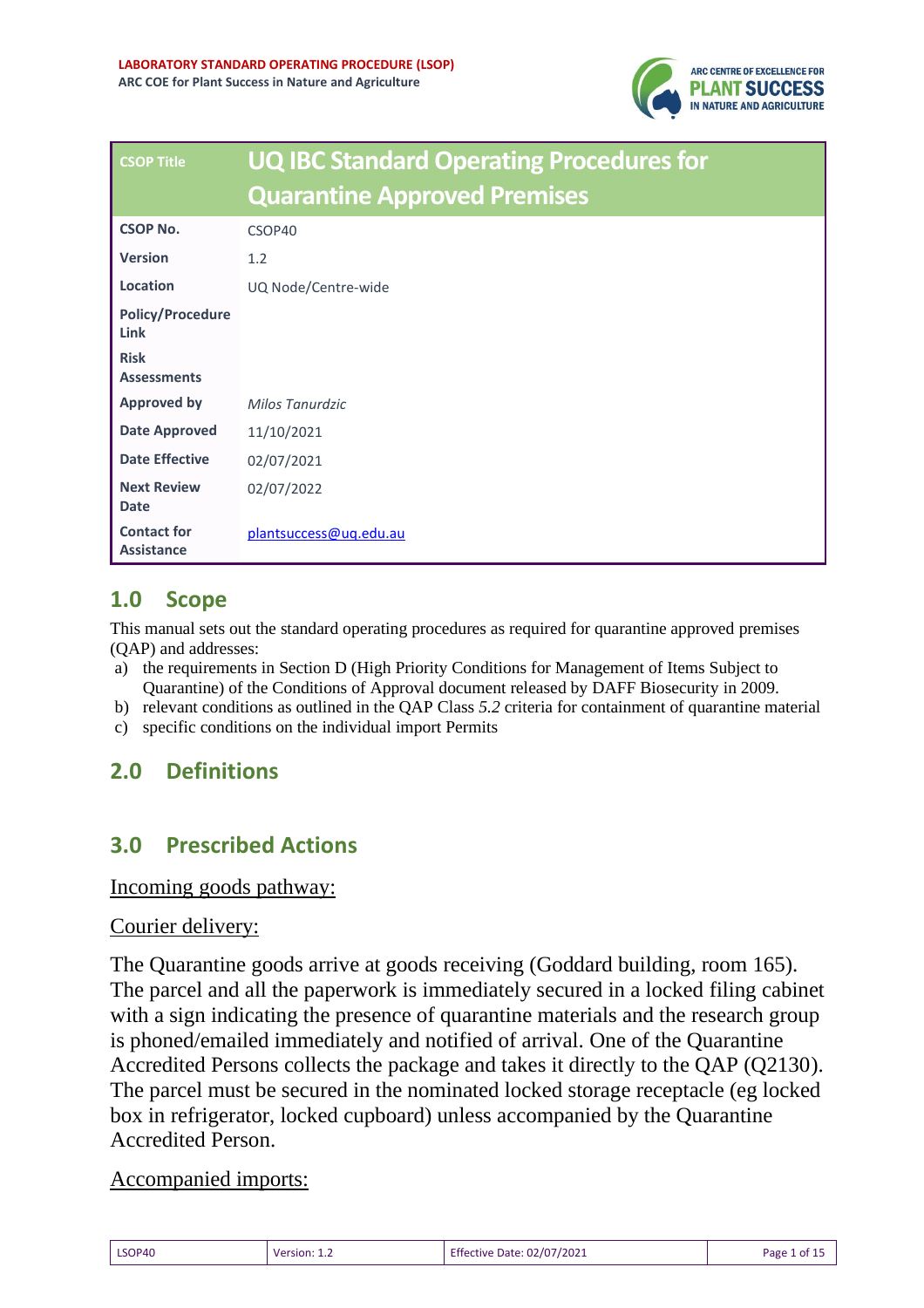Researchers accompanying quarantine goods into Australia must have their Import Permits and Quarantine Accredited Persons certificate/s with them to present to DAFF Biosecurity personnel for inspection. The imported goods must be packaged in accordance with the transport requirements for the commodity and for IATA purposes. The researcher must ensure they receive all the required Quarantine Directions (including Entry number) prior to leaving the airport and transport the goods directly to the QAP (without deviation). For after hours - if the researcher does not have their keys/access cards then they must contact UQ Security (51234) to ensure there is direct access to the QAP/storage rooms (as listed above). The parcel must be secured in the nominated locked storage receptacle unless accompanied by the Quarantine Accredited Person.

## 1. Management Structure of Facility:

| <b>Senior Nominated Manager:</b>        |                            | Mark Blows ph: 07 3365 2471 |
|-----------------------------------------|----------------------------|-----------------------------|
| <b>Chief Investigator:</b>              | <b>Milos Tanurdzic</b>     | ph: 07 3365 2045            |
|                                         | <b>Christine Beveridge</b> | ph: 07 3365 7525            |
| Local quarantine officer/contact:       | <b>Miller Zivkovic</b>     | ph: 07 3365 2441            |
| <b>Biosafety Quarantine Advisor UQ:</b> | <b>Sue Marshall</b>        | ph: 07 3346 9173            |

# 2. Isolation:

The following procedures must be implemented to ensure that items subject to quarantine are effectively isolated at all times (including during transport). Isolation can be achieved through the use of distance or physical barriers. For example if domestic and quarantine material is held in a freezer it is likely the Quarantined material will be required to be in a locked and labelled container.

Restricted items that are subject to quarantine, including waste must:

- be clearly labelled as quarantine material *(including separate labelled work areas on benches, biosafety cabinets, incubators)*
- must be kept separate from all local domestic material and material that has been released from quarantine (all trays of growing plant material are covered with lids inside the growth cabinet and any spillages are treated as quarantine waste)
- must be kept in a lockable facility at all times i.e. fridge or freezer must be locked at all times, the lab must also be locked when empty

| LSOP40 | Version: | Effective Date: 02/07/2021 | Page 2 of 1 |
|--------|----------|----------------------------|-------------|
|--------|----------|----------------------------|-------------|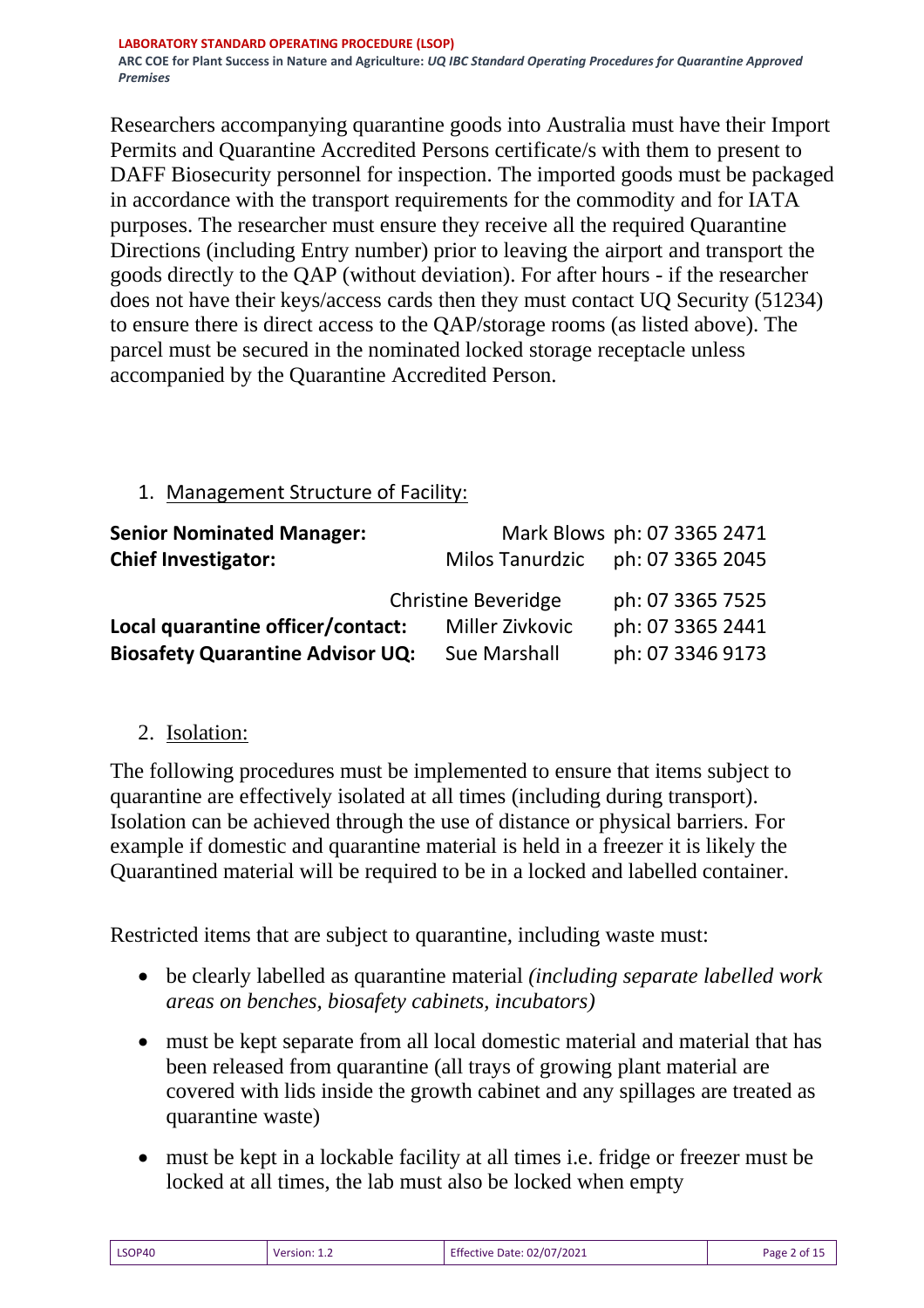- doors of the facility must remain closed
- doors of the facility must have the appropriate quarantine signs (depending upon usage)
- doors of the facility must be self closing
- windows must be kept closed or fitted with screens
- visitors to a QAP (who are not Quarantine Accredited Persons) must be accompanied by a Quarantine Accredited Person at all times

## *3.* Hygiene:

The following procedures must be implemented to ensure that any equipment that has been used with imported items subject to quarantine and potentially contaminated by the imported items does not leave the quarantine area until it has been processed (cleaned, disinfested, decontaminated) or disposed of in accordance with DAFF Biosecurity permit conditions.

- all areas must be kept clean and tidy
- gloves should be removed into Quarantine waste and hands washed after work is finished and before leaving facility
- pest control baits, poison etc to be placed in laboratories, inspected routinely with dates and documents kept
- all equipment used with quarantine products must be labelled
- all equipment must be decontaminated with 70% Ethanol after use and before using non quarantine material AND before maintenance is done.
- *Lab coats are laundered using Laundry Australia Ltd.*
- any spills must be immediately contained, decontaminated and waste disposed of via autoclaving at  $121^{\circ}$ C for 30 mins or high temperature incineration
- *spill cleanup procedure for Selaginellal moellendorffii material is*
	- o *Clean up spilled plant material / soil with dustpan and brush and place in autoclave bag in Quarantine waste bin*
	- o *decontaminate area of spill and dustpan and brush with 70% Ethanol solution*

| LSOP40 | Version: 1.2 | <b>Effective Date: 02/07/2021</b> | Page 3 of 15 |
|--------|--------------|-----------------------------------|--------------|
|        |              |                                   |              |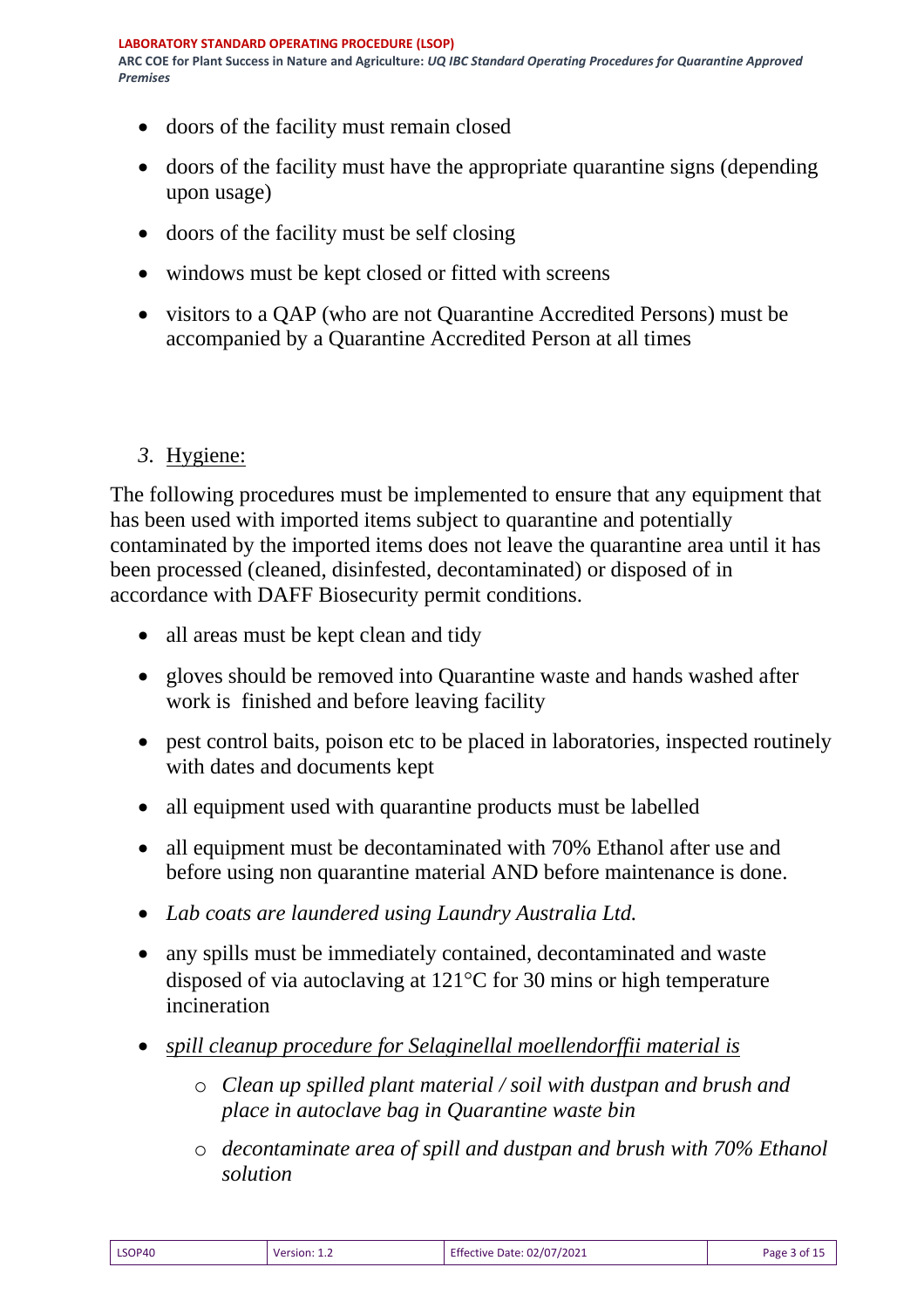**ARC COE for Plant Success in Nature and Agriculture:** *UQ IBC Standard Operating Procedures for Quarantine Approved Premises*

> o *The material is disposed into clinical waste begs and it is then autoclaved for 30 mins at 121C.*

## 4. Movement between QAPs:

Procedures must be implemented to ensure that no items subject to quarantine move outside a QAP except for the purpose of moving directly and securely to another QAP (of the appropriate QAP Class or higher containment level) and with prior written approval from DAFF Biosecurity.

- ➢ *If you intend to transfer a biological that requires QAP facilities to another facility not listed on the Permit the intended recipient must:*
- complete and lodge a "Quarantine material transfer application form"
- give the recipient a copy of the import permit and obtain a copy of the transfer form before any material can be moved
- a covering letter must be sent with the material containing;
	- o the original permit no. (preferably a copy of the permit)
	- o a request for acknowledgment of receipt
	- o a statement that the accession number should be recorded on all storage containers and written records in the recipient's lab.
- the transfer needs to be recorded in your lab's records and a copy of the approval and any relevant correspondence kept on record.
- the material must be transported securely in accordance with the permit conditions.
- transport between UQ facilities should be undertaken by a QAP accredited person
- if the items are being transported by a non-QAP Accredited Person (e.g. truck driver), procedures must be implemented to ensure that this person is made aware of the conditions relating to the transport of the items. There is a form in the yellow folder for this transport operator.
- transport should be in a closed, solid container labelled "quarantine"
- ➢ *If you intend to transfer a biological that requires QAP facilities to another facility already listed on the Permit the intended recipient must have in place a transfer procedure for movement of goods between these facilities*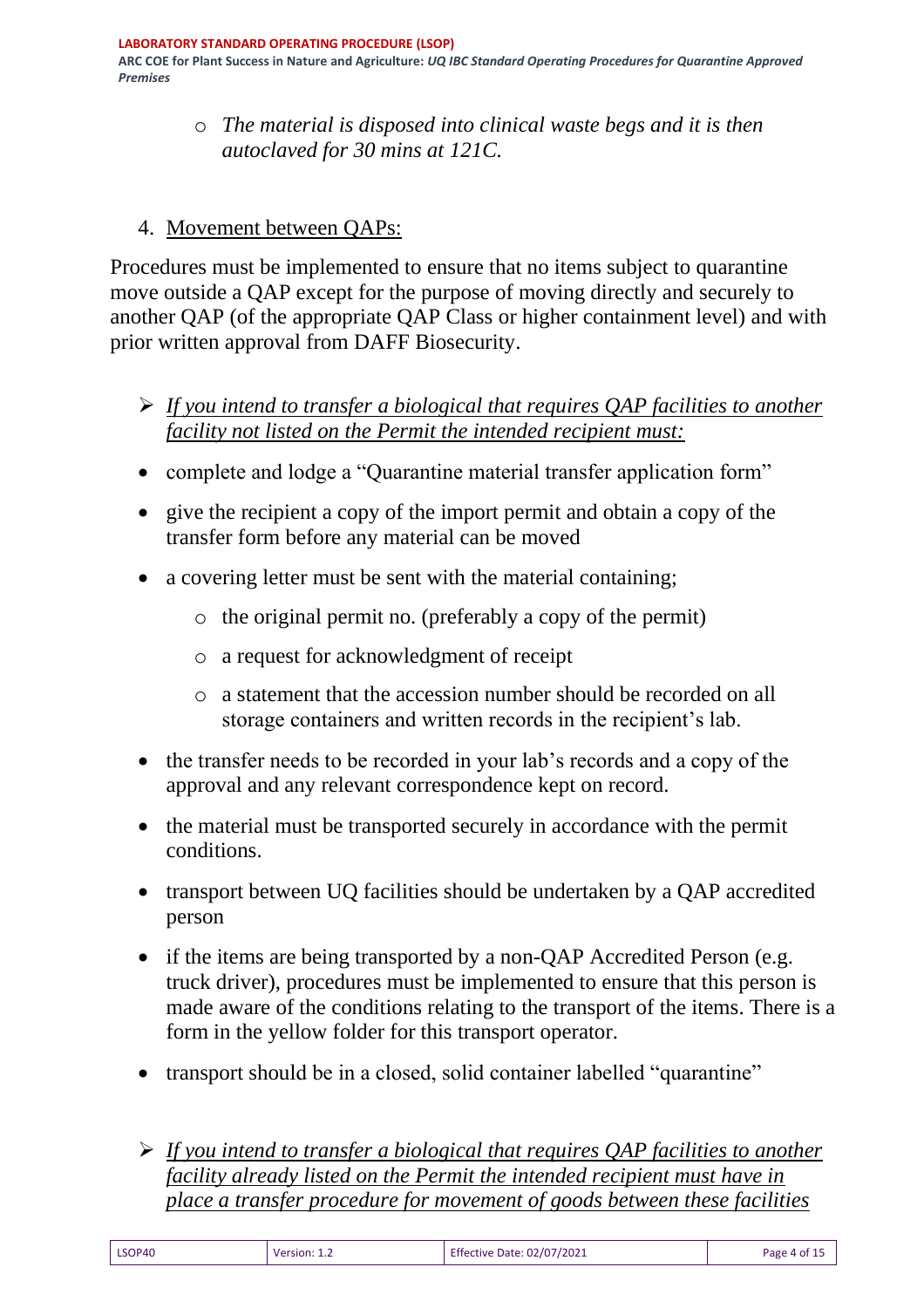- the transfer needs to be recorded in your lab's records and a copy of the approval and any relevant correspondence kept on record.
- the material must be transported securely in accordance with the permit conditions and in a closed, solid container labelled "quarantine".
- transport between UQ facilities should be undertaken by a QAP accredited person
- if the items are being transported by a non-QAP Accredited Person (e.g. courier, truck driver), procedures must be implemented to ensure that this person is made aware of the conditions relating to the transport of the items. There is a form in the yellow folder for this transport operator.

## 5. Release from Quarantine:

Procedures must be implemented to ensure that no item subject to quarantine, products of imported items and their waste, leaves the quarantine area or is released from quarantine without written direction or approval from DAFF Biosecurity.

- any reagent that has outlasted its usefulness should be disposed of completely as per approved methods and recorded in the usage register
- all documents such as permits, entry and transfer numbers airway bill, final release etc, relating to quarantine material must be kept in yellow DAFF Biosecurity folder for 18 months after disposal.

### 6. Waste Management:

Waste storage and transport must meet the following:

- double containment with external container unbreakable if movement is external to QAP
- waste bins must have lids and be labelled as "quarantine waste"
- records of the following must be kept:
	- o date of transport to disposal area or storage until disposal ie. whether in the QAP, going to ACE waste (or other), or movement within the premises external to the QAP
	- o *fillout the autoclave log for all Quarantine waste runs*
	- o method of disposal should be in accordance with DAFF Biosecurity approved methods as stipulated on your permit conditions

| LSOP40 | Version: $1.2$ | Effective Date: 02/07/2021 | Page 5 of $15$ |
|--------|----------------|----------------------------|----------------|
|--------|----------------|----------------------------|----------------|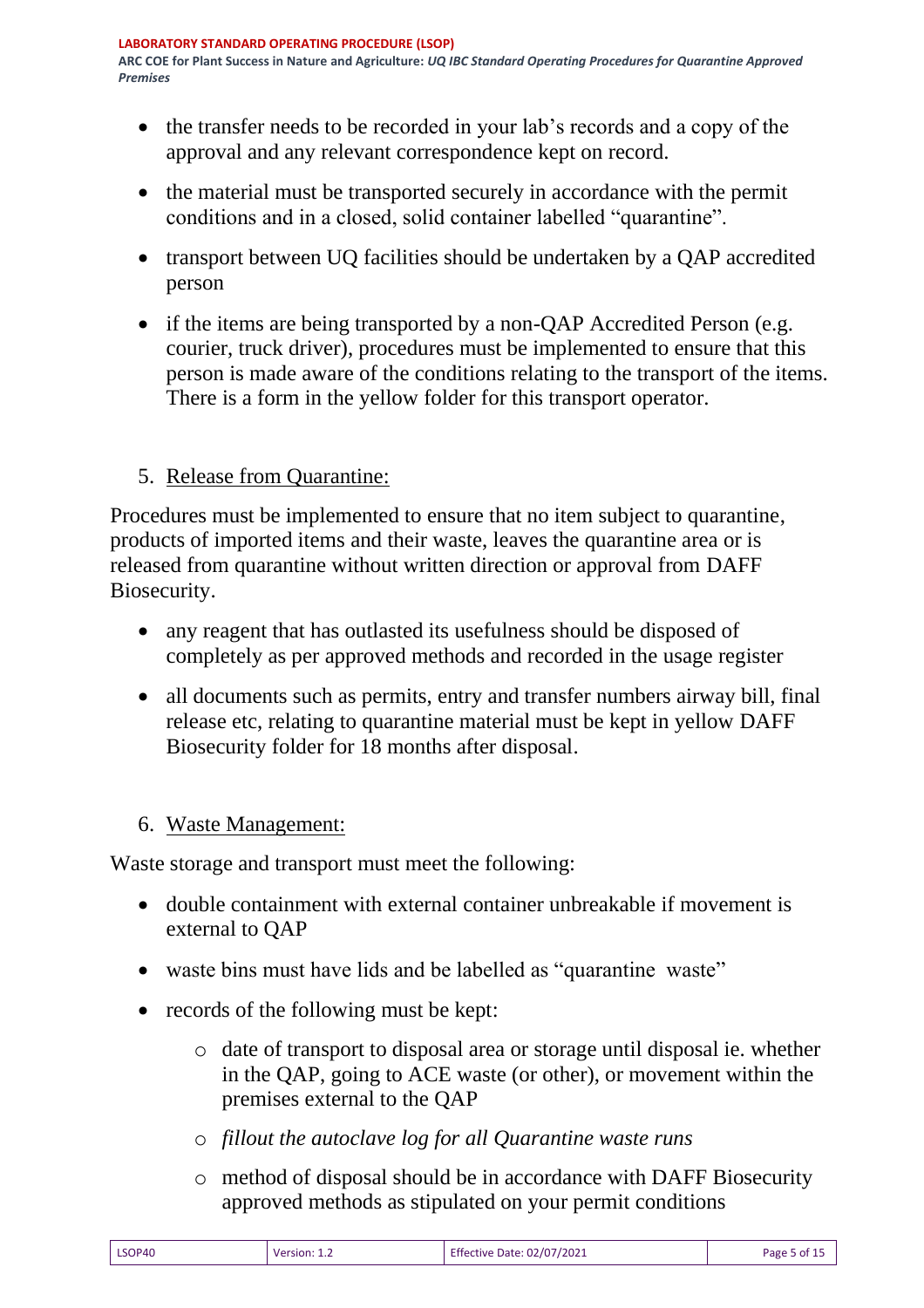#### **LABORATORY STANDARD OPERATING PROCEDURE (LSOP)**

**ARC COE for Plant Success in Nature and Agriculture:** *UQ IBC Standard Operating Procedures for Quarantine Approved Premises*

### *All waste material is autoclaved at 121 degrees for 30 minutes as per permit conditions*

## *Waste material will be transported to the quarantine autoclave in room 344 of the Goddard building by a QAP approved person who will do the following:*

- Waste will be transported in double autoclave bags which have been sealed with tape
- Sealed bags will be carried from the QAP to room 305B of the Goddard building (travelling out of the lab to the left, turn right at the corner of the building and right again at the next corner of the building, continue to the stairs at the Eastern corner of the building, take the stair to the third floor and turn right, turn left at the end of the corridor, room 305 is the second door on the left, go through anteroom to 305B where the autoclave is).
- Bags will be opened slightly to allow steam penetration into the waste bag, then resealed after the run.
- Autoclave use will be recorded in the autoclave log in room 305B, quarantine runs will be labeled as such, along with the permit number(s) as necessary.
- Autoclaved bags of quarantine waste will then be disposed of in the path waste bins, which are then collected by ACE waste for incineration.

# 7. Quarantine Approved Premises Accredited Persons:

A QAP Accredited Person must personally conduct or directly supervise all activities involving physical contact with or handling of items subject to quarantine at the QAP ie, they must be physically present in the QAP.

the chief investigator and personnel handling quarantine material must have completed the DAFF Biosecurity QAP Accredited Persons on line training. Records such as certificates should be kept in yellow folder.

all staff in the QAP working with the restricted material must be accredited before work begins.

# 8. Identification:

Procedures must be implemented to ensure that items subject to quarantine are clearly and visibly identified as being under quarantine

• all records including permits, transfer documents, shipping documents etc must be kept in the DAFF Biosecurity yellow folder.

| LSOP40 | Version:<br>________ | <b>Effective Date: 02/07/2021</b> | Page 6 of |
|--------|----------------------|-----------------------------------|-----------|
|--------|----------------------|-----------------------------------|-----------|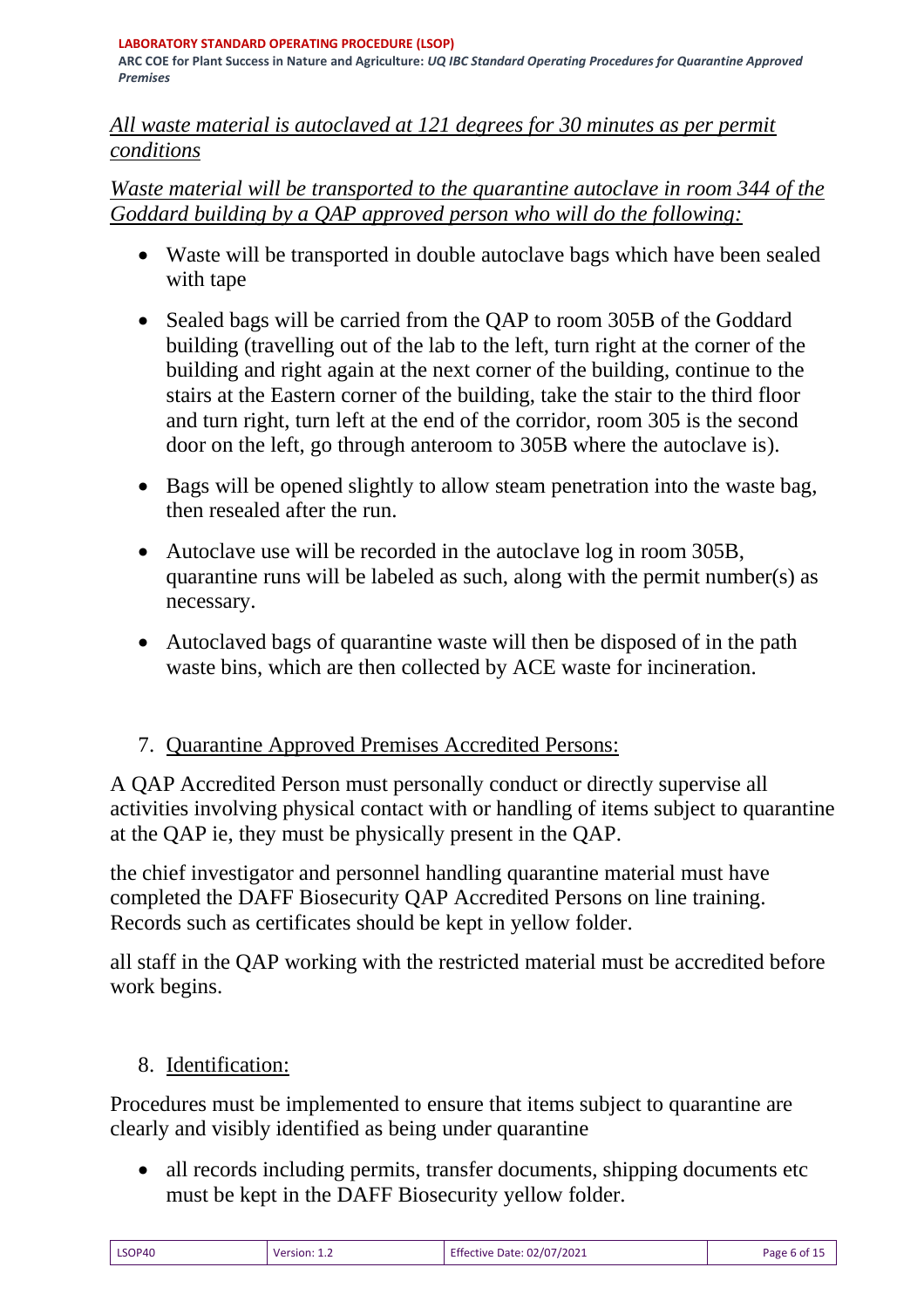- all fridge/freezers, incubators used to store quarantine material must be clearly labelled with quarantine stickers
- all quarantine material must be clearly labelled on the individual containers and storage boxes with permit and entry number and import date
- 9. Traceability:

Procedures must be implemented to ensure that the histories of all items subject to quarantine at the QAP are traceable in terms of (as a minimum):

- Ouarantine Entry number (if applicable)
- Import Permit number (if applicable)
- Air waybill number (if applicable)
- Date of arrival
- Processing (including inspection, treatment and testing) details
- Quarantine release or disposal details

# *Additional details may be required by the relevant QAP Class Criteria.*

Minimal records to be kept are:

- Original DAFF Biosecurity permits such as
	- o Airway bill/ shipping documents for each shipment
	- o Quarantine release or direction notices
- For all quarantine material the Usage Log (in the Yellow folder) must be completed with the following information:
	- o Quarantine entry numbers
	- o Import permit number
	- o Description of material
	- o Date of arrival
	- o Country of origin
	- o Supplier
	- o Proposed use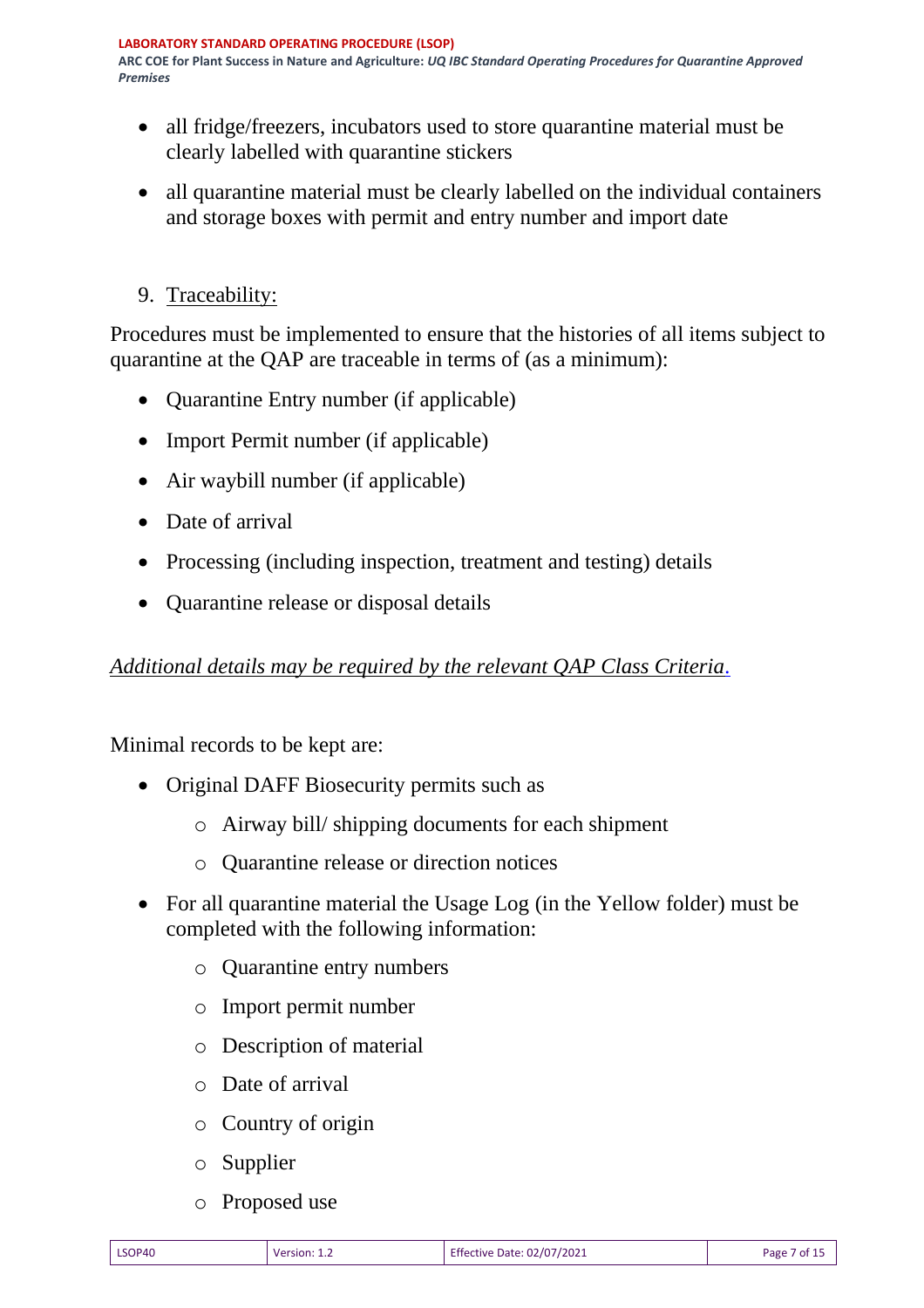- o Details of any treatments
- o Date research completes
- o Method of disposal of residues etc
- o Date of disposal/destruction
- o Details of transfers
- o Storage details

### *Extra Records for plant facilities:*

- o Plant material type: *Selaginella moellendorfii* whole plant material
- o For IP12014526: a person trained in the recognition of plant pests and diseases associated with the imported species inspects the plants at weekly and monthly intervals during growing period for any symptoms of pests and or disease. A Quarantine Officer needs to be contacted half way through the growing period (when plants are mature, 4-5 months) for an inspection.
- o unexpected incidences of pest or disease to be reported to DAFF Biosecurity immediately

### 10. Awareness:

Procedures must be implemented to ensure that all persons having physical access to items subject to quarantine are aware that such items must only be handled by a QAP Accredited Person or under the direct supervision of a QAP Accredited Person.

- only accredited persons or people under their direct supervision may handle quarantine material
- all staff/students in lab to be made aware of restricted quarantine material.
- visitors to a QAP must be accompanied by an Accredited person at all times

### 11. Contingency Plan:

| <b>LSOP40</b> | Version: 1.2 | Effective Date: 02/07/2021 | Page 8 of 15 |
|---------------|--------------|----------------------------|--------------|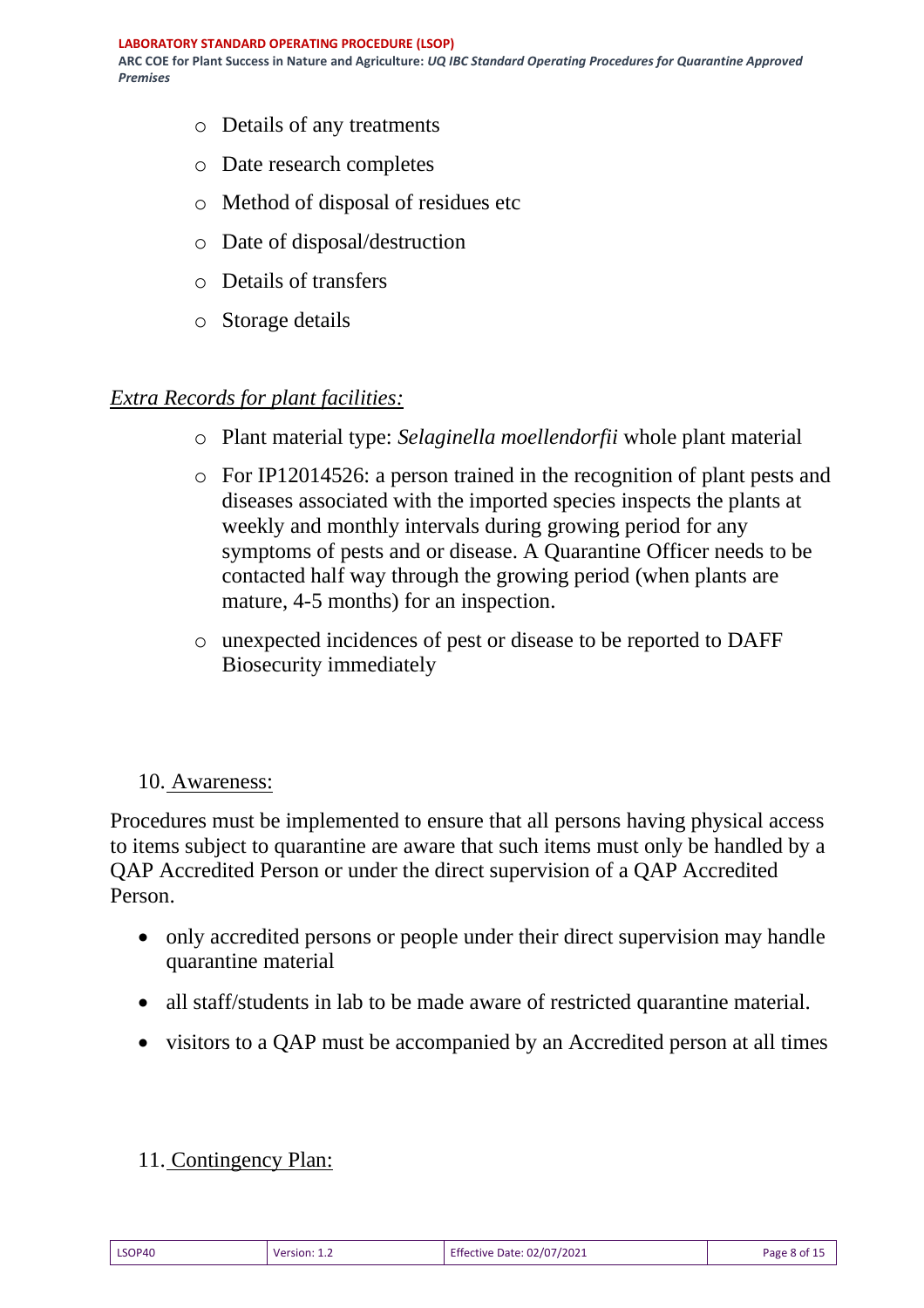# **Emergency procedures applicable to QAP #Q2130:**

- Flood from above (eg burst water pipe)
	- o In a flooding situation (most likely cause would be a burst water pipe, the Goddard building is too high for riverine flooding) any quarantine material will be secured in locked storage areas or growth cabinets, and UQ Property and Facilities (P&F) officers will be immediately informed.
	- o If any unintentional release from quarantine is suspected, Sue Marshall and DAFF biosecurity will be informed of the potential breach.
- Quarantine material spilled during transport
	- o If a package containing quarantine material is dropped by the person transporting it (and the container breaks, spilling its contents), the transporting person will immediately attempt to clean up the spill using a dustpan and brush, which will later be sterilized with ethanol.
	- o If the spill area is small, the person will clean the floor with 70% ethanol and ensure all waste is placed in a quarantine bin. The person will then advise Sue Marshall, who will inform DAFF biosecurity.
	- o If the spill is large, the transporting person will immediately contact Sue Marshall who will advise on how best to contain the spill, and inform DAFF biosecurity.
- Broken window (due to hail or rocks thrown by mowing etc.)
	- o If a window is broken and the integrity of the QAP is broken, all quarantine material will be secured in locked storage areas or growth cabinets, and UQ P&F officers will be immediately informed.
	- o P&F officers or QAP staff will cover the broken section of the window with plastic to re-seal the area, and fixing the window will be given high priority.
	- o If any unintentional release from quarantine is suspected, Sue Marshall and DAFF biosecurity will be informed of the potential breach.
- Emergency situations (eg. fire or bomb threat, see section 15 for more details)
	- o In an emergency situation the procedures outlined in section 15 will be followed

| LSOP40 | Version: 1.2 | <b>Effective Date: 02/07/2021</b> | Page 9 of 15 |
|--------|--------------|-----------------------------------|--------------|
|        |              |                                   |              |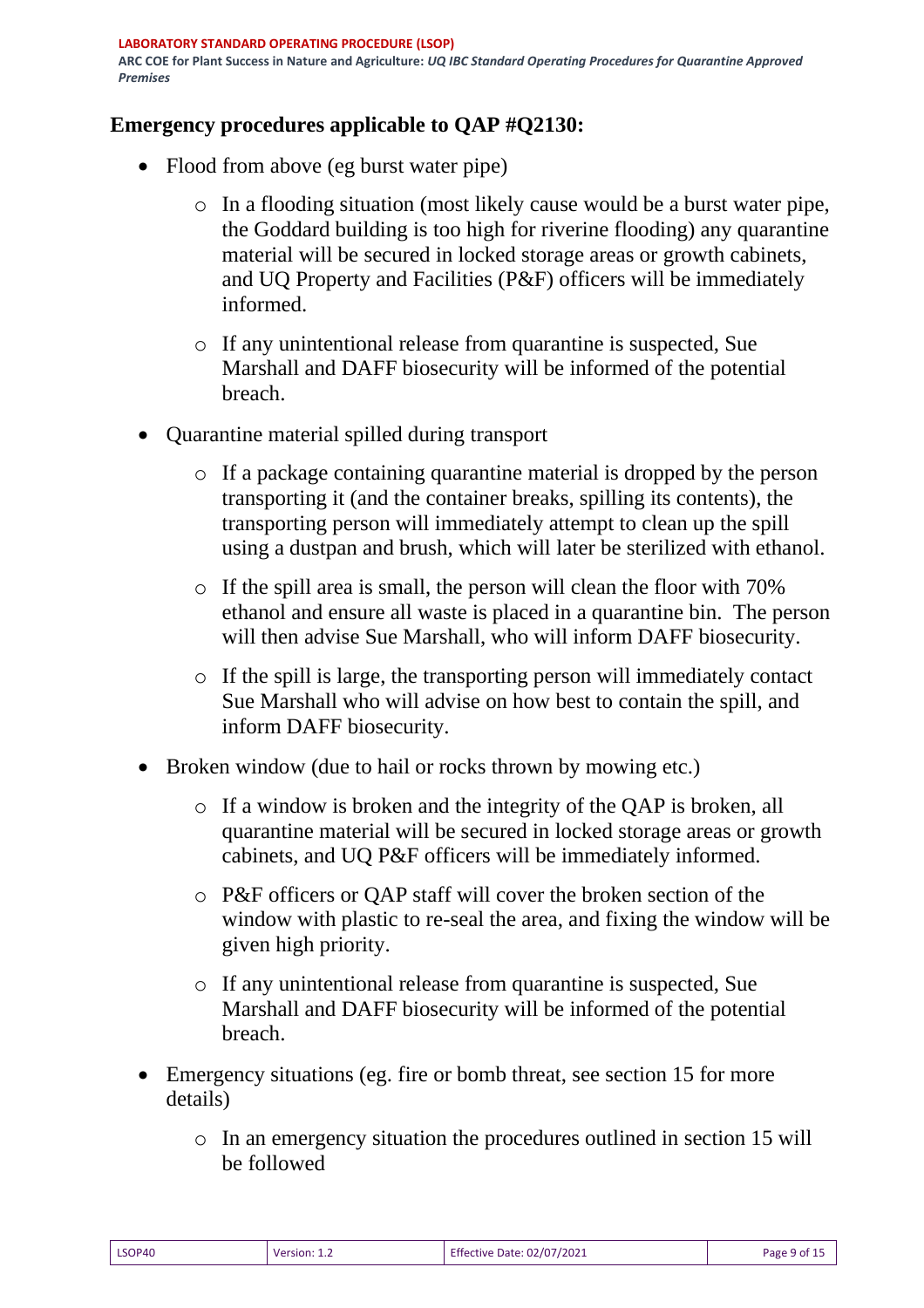- o If it is safe to do so, QAP approved persons will secure any quarantine material which is being worked on in locked storage areas or in growth cabinets while the alert tone is sounding, but when the alarm tone sounds all staff will leave the area and move to a safe location
- o Any unintentional release from quarantine resulting from an emergency situation will be reported to the Quarantine advisor (Sue Marshall) and DAFF biosecurity.

## **In the EVENT of an EMERGENCY: Personal safety is the top priority in emergency situations. ONLY if it is safe to do so secure your Quarantine material in locked labelled storage areas within your QAP's before evacuating.**

As much as is possible considering the safety of personnel, in the event of an emergency any *Selaginella moellendorfii* plants being worked with will be returned to the growth cabinet with the lid in place on all trays, and any samples being processed will be stored in labled fridges or freezers, in a locked box.

Unexpected events include:

- *appearance of pests or symptoms of disease – treat with appropriate fungicide/miticide*
- *structural damage (due to storms etc.) inform James Boulter, the facilities manager*
- *flood, inform Properties and Facilities personnel*
- *sudden unavailability of a QAP Accredited Person – defer to James Boulter or Kerry Condon*
- *unauthorised removal of quarantine material – notify Sue Marshall, the Biosafety Quarantine coordinator*
- *large spillage of quarantine material (spills outside a facility that take longer than 15 minutes to clean up are "notifiable" to DAFF Biosecurity via the UQ Biosafety Advisors). Notify Sue Marshall, the Biosafety Quarantine coordinator*
- *any compromise to quarantine (eg. breach of security, large spills)* must be reported immediately to Supervisor and to School Quarantine officer

| LSOP40 |              | <b>Effective Date: 02/07/2021</b> | Page 10 of 15 |
|--------|--------------|-----------------------------------|---------------|
|        | Version: 1.2 |                                   |               |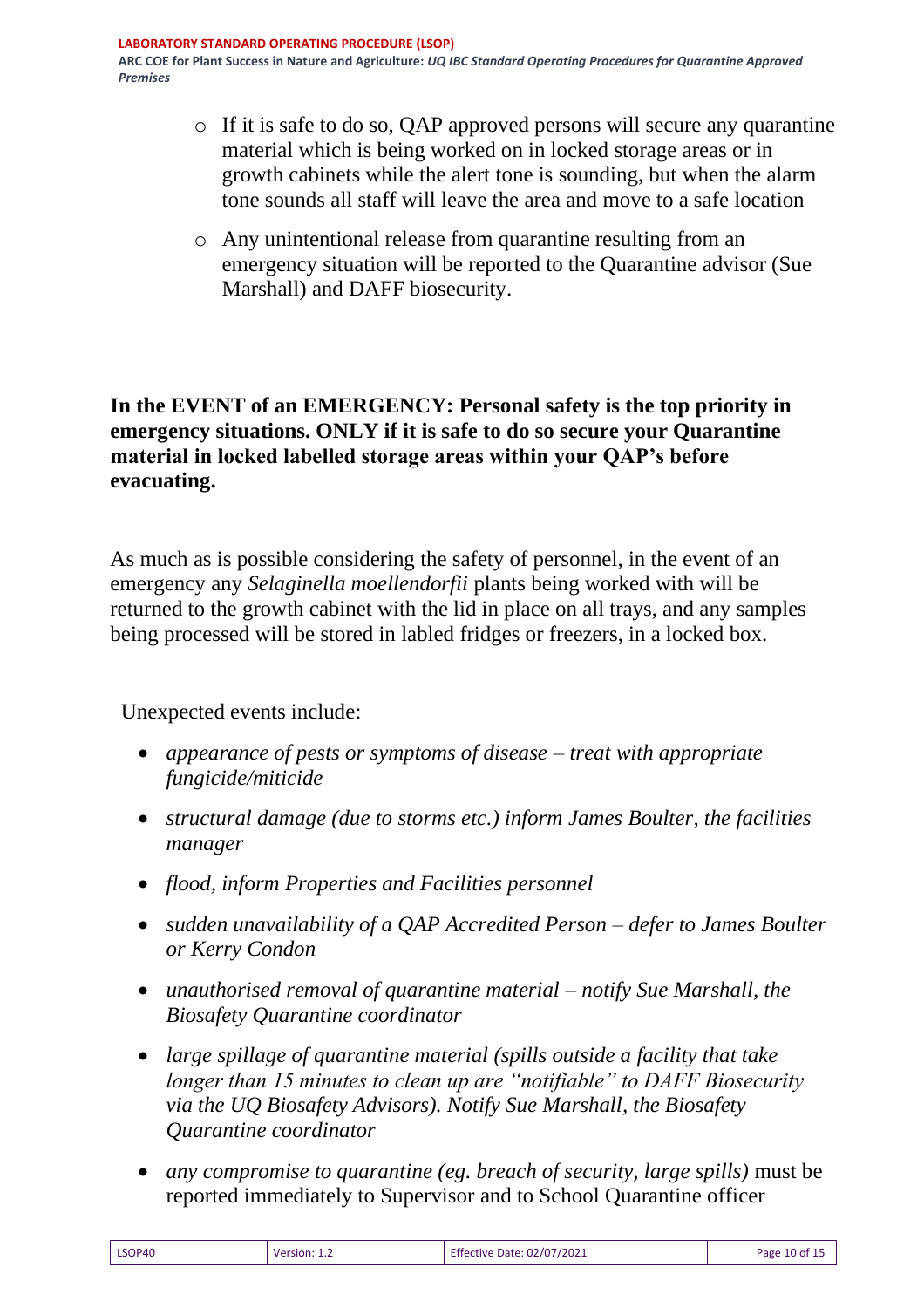- School Quarantine officer to contact UQ Biosafety
- UQ Biosafety report to IBC and DAFF Biosecurity
- in case of building damage contact School Quarantine Officer or Operations Manager immediately.
- The material must be transported securely (once permission is received from DAFF Biosecurity) in accordance with the permit conditions to another suitably registered facility. Transport should be undertaken by a QAP accredited person.
- •

For plant facilities

- any unexpected incidences of pest or disease to be reported to DAFF Biosecurity immediately
- 12. Ceasing or transferring operations:
- AQIS must be informed, in writing, at least 15 working days prior to intended:
- closure of its current QAP site;
- relocation of the business including the QAP function
- ceasing of operation as a QAP.

Any items subject to quarantine that remain at the premises must be treated or destroyed according to an DAFF Biosecurity-approved method or transferred to another QAP with prior approval from DAFF Biosecurity. The QAP operator will be liable for all associated costs.

- in event that QAP status is no longer required contact School Quarantine Officer.
- School Quarantine Officer to notify Biosafety Advisor of changes in writing.
- all quarantine material must be destroyed by an DAFF Biosecurity approved method or transferred to another QAP with prior approval from DAFF Biosecurity.
- All equipment, benchtops, walls, floors to be wiped down with DAFF Biosecurity approved disinfectant Virkon S

| LSOP40         | <b>Effective Date: 02/07/2021</b> |
|----------------|-----------------------------------|
| Version: $1.2$ | Page 11 of 15                     |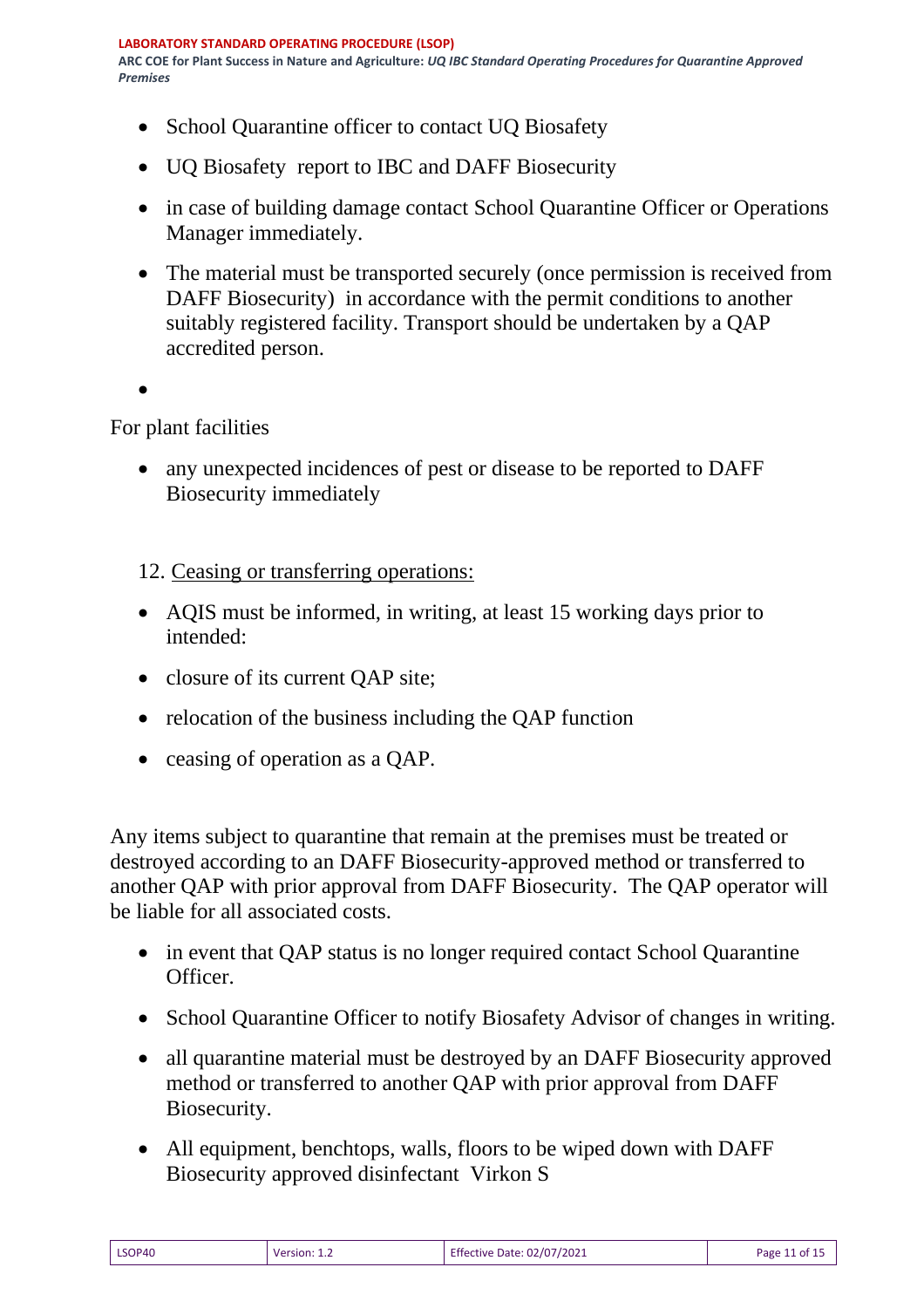# 13. Clarification:

If a QAP operator has any doubt as to whether a particular item is subject to quarantine

- remains subject to quarantine; or
- has become subject to quarantine; then

# *the item must be regarded as subject to quarantine pending clarification from DAFF Biosecurity.*

If a QAP operator believes that there are either inconsistencies or errors then clarification must be sought from DAFF Biosecurity at the earliest opportunity.

- if unsure of a materials quarantine status it must be held in quarantine.
- seek advice in writing from DAFF Biosecurity
- keep all documentation in DAFF Biosecurity folder.

# 14. Access and Security Control Measures:

Access to the QAP is controlled by a key

Keys are issued to personnel who have completed building induction, supervisor induction and/or DAFF Biosecurity Quarantine Accredited Person online training course (or are being directly supervised by a Quarantine Accredited Person).

There is no unauthorised admittance to the quarantine area and visitors will be accompanied by an authorized person at all times.

| LSOP40 | <b>Version:</b> $1.2$ | Effective Date: 02/07/2021 | Page 12 of 1 |
|--------|-----------------------|----------------------------|--------------|
|--------|-----------------------|----------------------------|--------------|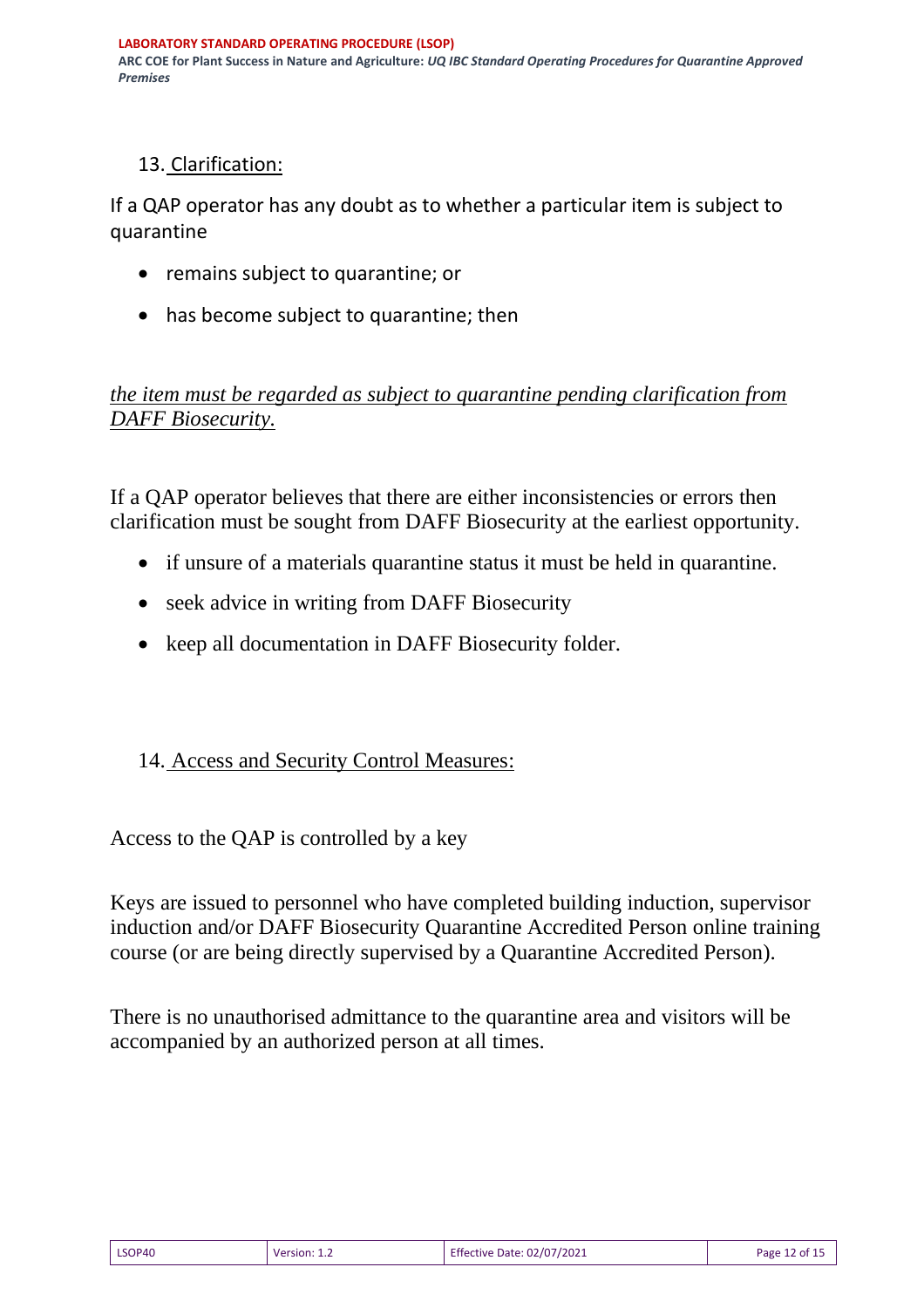# 15. Emergency Procedures:

In case of emergency (fire, medical, environmental, bomb threats, any critical incident) contact UQ Security on 3365 3333 (all hours).

First Aid kit is located: *inside the QAP 2130* Building Warden: *Selena Hobbs* ph: *3365 2492* Floor Warden: *Kerry Condon* ph: *3365 2771* First Aid Officer: *Selena Hobbs* ph: 3365 2492 Safety Coordinator: *Miller Zivkovic* ph: *3365 2441*

For general enquiries and non-urgent matters phone security (all hours) 3365 1234

## **Fire**

Follow instructions of wardens. If wardens are not available, warn personnel and evacuate as necessary. Confine fire if possible (close doors and windows). Do not use lifts. Go to nearest prearranged assembly point *exit Goddard building via exterior doors and assemble in the Great Court, await further instructions from fire wardens.*

### **Medical Emergency**

Phone Security on 3365 3333 Arrange easily located point to meet emergency team. Delegate people to:

Stay by the phone

Meet emergency team

Confirm site and meeting place with Security (Security will call ambulance if required).

### **Environmental Incident (eg. spill, explosion)**

a) Phone security on 3365 3333 (do not use mobile phone) Alert people in surrounding area/buildings (and in case of spill, also those who may be downwind of the affected area) Alert relevant School/Centre/Section. If safe to do so, contain spill, fire, etc. Obey all directions from Security and/or Emergency Services.

# **Bomb / Arson Threats / Life Threats**

| Effective Date: 02/07/2021<br>LSOP40<br>Page 13 of 15<br>Version: 1.2 |  |
|-----------------------------------------------------------------------|--|
|-----------------------------------------------------------------------|--|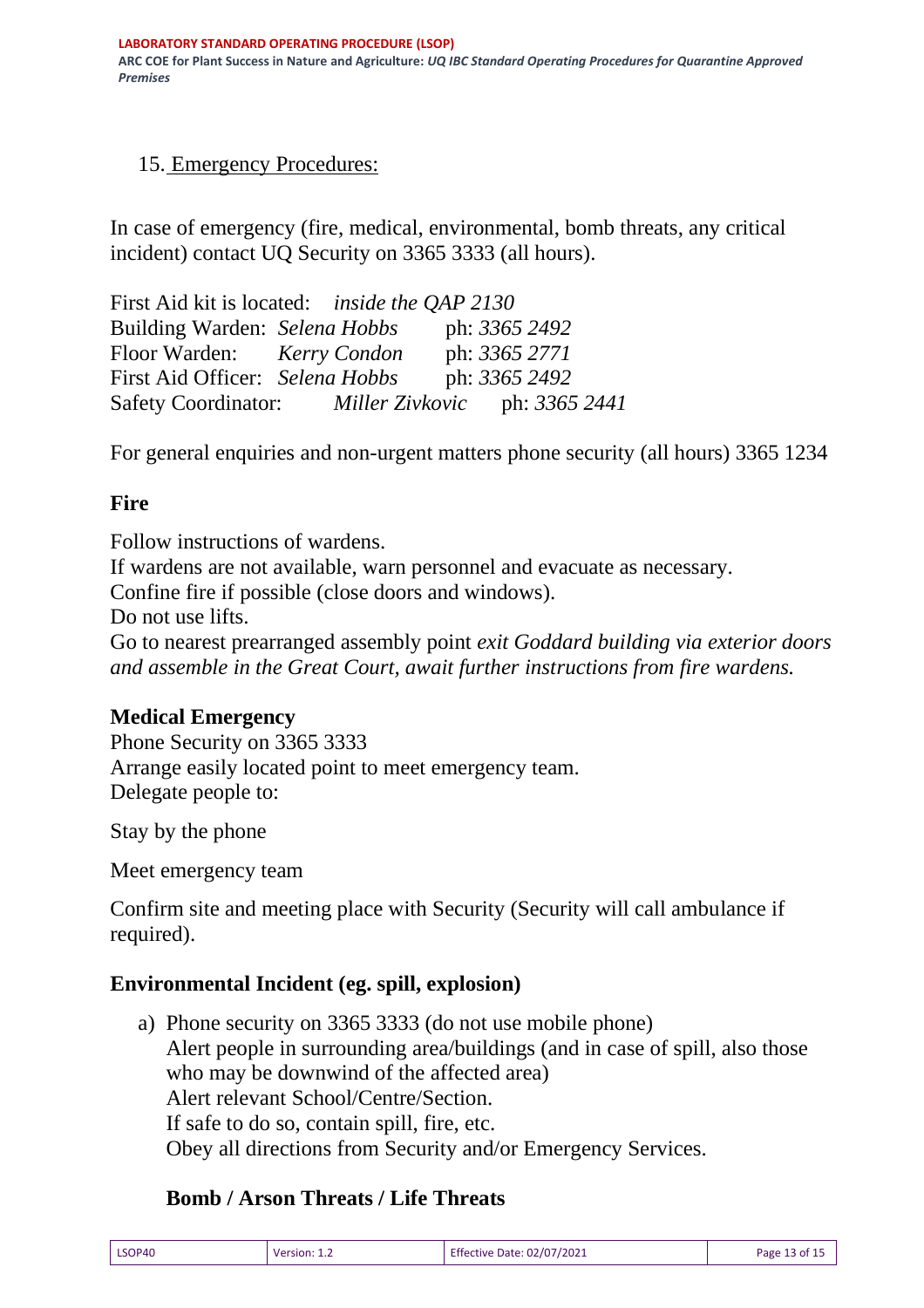If a threat is received by telephone:

- a) Keep caller talking (do not hang up)
- b) Identify background if possible
- c) Record information for police
- d) Phone Security on 3365 3333 and state location of threat (building, floor and room number)

e) Follow instructions of person in charge and prepare to evacuate if requested

If a suspicious object is found:

- a) Do not touch
- b) Report find to Security 3365 3333
- c) Keep area clear
- d) If a QAP operator has any doubt as to whether a particular item:
- e) Is subject to quarantine
- f) Remains subject to quarantine; or
- g) Has become subject to quarantine; then

The item must be regarded as subject to quarantine pending clarification from DAFF Biosecurity.

# **4.0 Monitoring and Review**

This SOP will be reviewed by DAFF Biosecurity (AQIS) as part of the pre-audit process – **ANY CHANGES** to this SOP must be provided to DAFF Biosecurity North East Region Industry Arrangements Management (email [NERIAM@daff.gov.au\)](mailto:NERIAM@daff.gov.au) immediately.

# **5.0 Recording and Reporting**

*Data covered in this CSOP are recorded in the ABC Register and reported to the Centre Executive Committee every 6 months, or earlier if requested.*

| LSOP40 | Version: 1.2 | <b>Effective Date: 02/07/2021</b> | Page 14 of 15 |
|--------|--------------|-----------------------------------|---------------|
|--------|--------------|-----------------------------------|---------------|